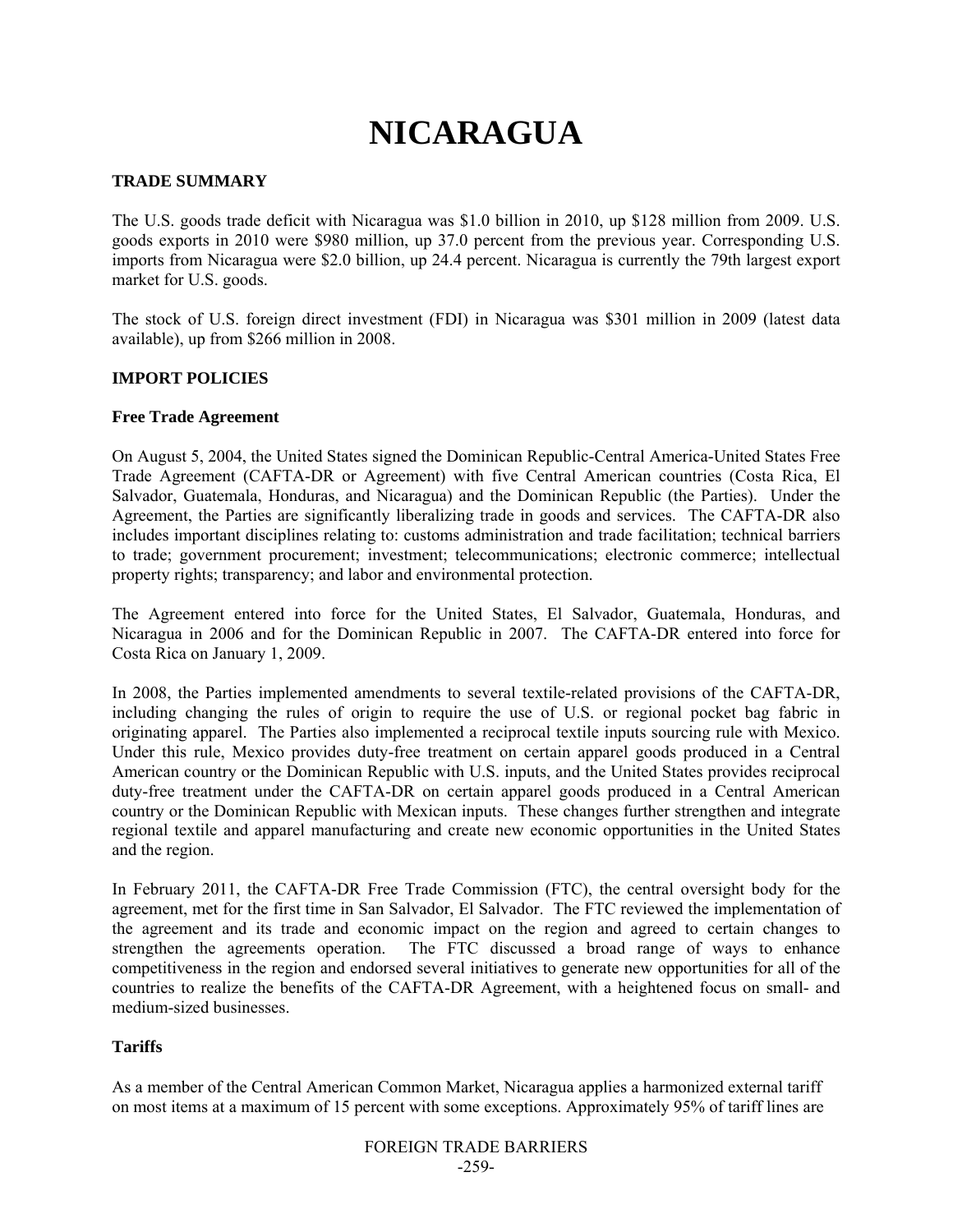harmonized at this rate or lower. In response to rising prices, in 2007, Nicaragua issued a series of decrees to unilaterally eliminate or reduce to 5 percent tariffs on many basic foodstuffs and consumer goods. These decrees have been extended every six months and are currently in effect through June 30, 2010.

However, under the CAFTA-DR, 100 percent of U.S. industrial trade will enter Nicaragua duty-free by 2015. Nearly all textile and apparel goods that meet the Agreement's rules of origin now enter Nicaragua duty-free and quota-free, promoting new opportunities for U.S. and regional fiber, yarn, fabric, and apparel manufacturing companies.

Under the CAFTA-DR, more than half of U.S. agricultural exports now enter Nicaragua duty-free. Nicaragua will eliminate its remaining tariffs on nearly all agricultural goods by 2025, including those on pork, rice, and yellow corn. Nicaragua will eliminate its tariffs on chicken leg quarters and rice by 2023 and on dairy products by 2025. For certain products, tariff-rate quotas (TRQs) will permit duty-free access for specified quantities during the tariff phase out period, with the duty-free amount expanding during that period. Nicaragua will liberalize trade in white corn through expansion of a TRQ rather than by tariff reductions.

## **Nontariff Measures**

The Nicaraguan government levies a "selective consumption tax" on some luxury items of 15 percent or less, with a few exceptions. The tax is not applied exclusively to imports; however, domestic goods are taxed on the manufacturer's price, while imports are taxed on the cost, insurance, and freight value. Alcoholic beverages and tobacco products are taxed on the price billed to the retailer.

U.S. companies report that difficulties with the Nicaraguan Customs Administration are a significant impediment to trade. Complaints about the institution concern bureaucratic delays, arbitrary valuation, technical difficulties, corruption, and politicization.

## **GOVERNMENT PROCUREMENT**

The CAFTA-DR requires that procuring entities use fair and transparent procurement procedures, including advance notice of purchases and timely and effective bid review procedures, for procurement covered by the Agreement. Under the CAFTA-DR, U.S. suppliers are permitted to bid on procurements of most Nicaraguan government entities, including key ministries and state-owned enterprises, on the same basis as Nicaraguan suppliers. The anticorruption provisions in the Agreement require each government to ensure under its domestic law that bribery in matters affecting trade and investment, including in government procurement, is treated as a criminal offense or is subject to comparable penalties.

Procurement by government entities not covered by the CAFTA-DR, such as the National Electricity Company, the National Assembly, the National Basic Foods Company, the Ministry of Tourism, the Supreme Court, the Ministry of Energy and Mines, and some public universities, have historically been subject to highly nontransparent and irregular practices, especially the abuse of procedures for emergency tenders that allow the suspension of competitive bidding. In October of 2010, the Nicaraguan National Assembly amended the 1999 Government Procurement Law, also known as Law 323, in order to close loopholes that existed in the previous version. The new law eliminates exclusions to the established bidding process that have allowed favoritism and unfair competition.

Nicaragua is not a signatory to the WTO Agreement on Government Procurement.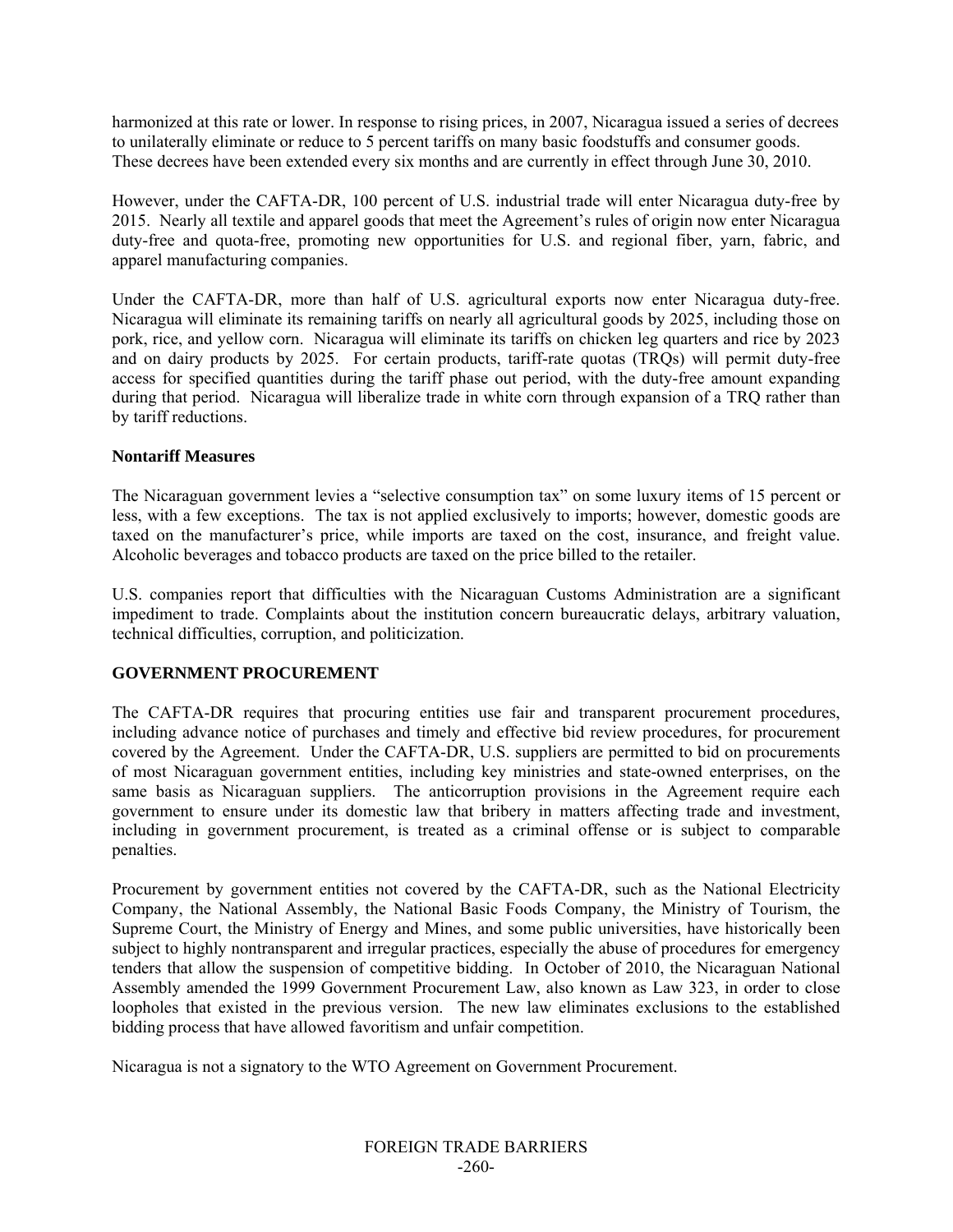#### **EXPORT SUBSIDIES**

ALBANISA, the state-owned company that imports and distributes Venezuelan petroleum, provides preferential financing to those who agree to export their products to Venezuela.

All exporters receive tax benefit certificates equivalent to 1.5 percent of the free-on-board value of the exported goods. Under the CAFTA-DR, Nicaragua may not adopt new duty waivers or expand existing duty waivers that are conditioned on the fulfillment of a performance requirement (*e.g.*, the export of a given level or percentage of goods). However, Nicaragua may maintain such duty waiver measures for such time as it is an Annex VII country for the purposes of the WTO Agreement on Subsidies and Countervailing Measures (SCM Agreement). Thereafter, Nicaragua must maintain any such measures in accordance with Article 27.4 of the SCM Agreement.

## **INTELLECTUAL PROPERTY RIGHTS (IPR) PROTECTION**

To implement its CAFTA-DR IPR obligations, Nicaragua undertook legislative reforms providing for stronger IPR protection and enforcement. Despite these efforts, the piracy of optical media and trademark violations continue to be concerns. The United States has expressed concern to the Nicaraguan government about inadequate IPR enforcement.

The United States will continue to monitor Nicaragua's implementation of its IPR obligations under the CAFTA-DR.

#### **SERVICES BARRIERS**

Under the CAFTA-DR, Nicaragua granted U.S. services suppliers substantial access to its services market, including financial services.

Under the CAFTA-DR, Nicaragua committed to opening its telecommunications sector to U.S. investors and services suppliers. The executive branch has proposed legislation that would strengthen the enforcement capacity of the telecommunications regulator (TELCOR) and improve competitive conditions in Nicaragua's telecommunications market. The United States will monitor this process, as well as TELCOR's efforts to implement new telecommunications regulations.

## **INVESTMENT BARRIERS**

During the 1980s, the Nicaraguan government confiscated some 28,000 real properties. Since 1990, thousands of individuals have filed claims for the return of their property or to receive compensation. Where granted, compensation is most commonly provided via low interest bonds issued by the government. As of October 2009, the Nicaraguan government had settled more than 4,600 U.S. citizen claims relating to confiscated property. A total of 563 U.S. claims registered with the U.S. Embassy remain outstanding. The United States continues to press the Nicaraguan government to resolve these outstanding claims.

Since 2009 there has been a significant increase in reports of land invasions. President Ortega has declared on numerous occasions that the government will not act to evict those who have illegally taken possession of private property. Police refuse to intervene in property invasion cases and will not assist in the enforcement of court orders to remove illegal occupants. In addition, Citizen Power Councils (CPCs) affiliated with the ruling FSLN have led some land invasions. The U.S. Government has been working with U.S. citizens to press the Nicaraguan government to protect the right to due process for the lawful owners of property in Nicaragua.